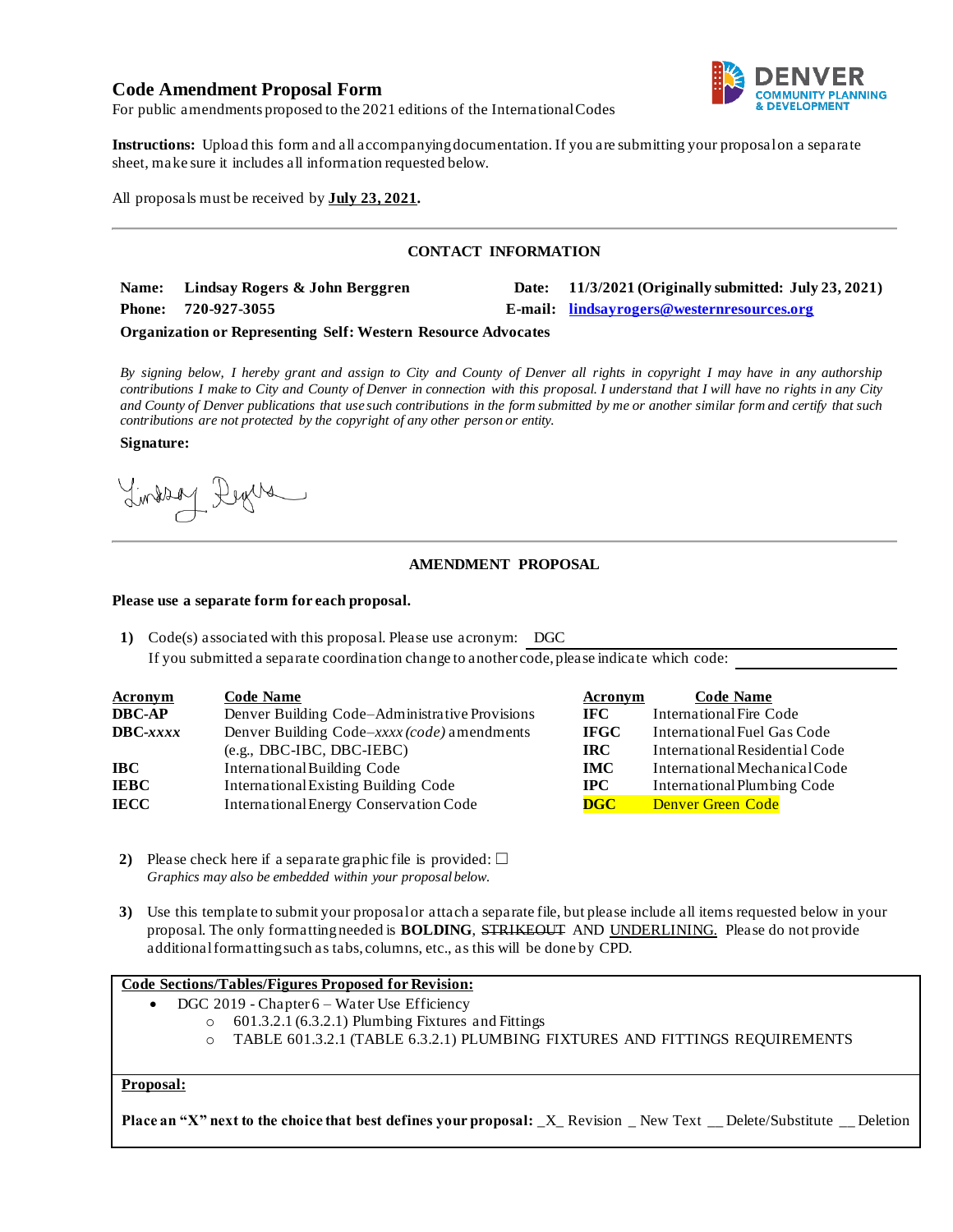### **601.3.2.1 (6.3.2.1) Plumbing Fixtures and Fittings**

Plumbing fixtures (water closets and urinals) and fittings (faucets ad showerheads) shall comply with the following requirements, as shown in Table 601.3.2.1 (6.3.2.1):

- a. **Water closets (toilets**) flushometer valve type. For single-flush, maximum flush volume shall be determined in accordance with ASME A112.19.2 B45.1 and shall not exceed  $1.10$  gal per flush. For dual flush, the full-flush volume shall not exceed  $1.40$  gal gal per flush. Dual-flush fixtures shall also comply with the provisions of ASME A112.19.2. *(Comment: needs additional market survey)*
- b. **Water closets (toilets)—tank-type.** Tank-type water closets shall be certified to the performance criteria of the USEPA WaterSense Tank-Type High-Efficiency Toilet Specification and shall have a maximum full-flush volume of  $1.1 - 0.8$  gal. Dual-flush fixtures shall also comply with the provisions of ASME A112.19.14.
- c. **Urinals.** Maximum flush volume, when deter- mined in accordance with ASME A112.19.2/ CSA B45.1, shall not exceed 0.125 gal. Flushing urinals shall comply with the performance criteria of the USEPA WaterSense Specification for Flushing Urinals. Urinals shall be non-flushing and nonwater. Nonwater urinals shall comply with ASME A112.19.19 (vitreous china) or IAPMO Z124.9 (plastic) as appropriate.

*(Comment: needs additional market research).*

- d. **Public lavatory faucets.** Maximum flow rate shall not exceed 0.25 gpm when tested in accor- dance with ASME A112.18.1/CSA B125.1.
- e. **Public metering self-closing faucet.** Maximum water use shall not exceed 0.25 gal (1.0 L) per metering cycle when tested in accordance with ASME A112.18.1/CSA B125.1.
- f. **Residential bathroom lavatory sink faucets.** Maximum flow rate shall not exceed 1.2 1.0 gpm when tested in accordance with ASME A112.18.1/CSA B125.1. *Residential* bathroom lavatory sink faucets shall comply with the performance criteria of the USEPA WaterSense High-Efficiency Lavatory Faucet Specification.
- g. **Residential kitchen faucets.** Maximum flow rate shall not exceed 1.8 gpm (6.8 L/min) when tested in accordance with ASME A112.18.1/CSA B125.1. Kitchen faucets shall be permitted to temporarily increase the flow greater than 1.8 gpm (6.8 L/min) but shall not exceed 2.2 gpm (8.3 L/min) and must automatically revert to the established maximum flow rate of 1.8 gpm (6.8 L/min) upon physical release of the activation mechanism or closu re of the faucet valve.
- h. **Residential showerheads.** Maximum flow rate shall not exceed 1.85 gpm when tested in accordance with ASME A112.18.1/CSA B125.1. *Residential* showerheads shall comply with the performance requirements of the USEPA Water- Sense Specification for Showerheads.
- i. **Residential shower compartment (stall) in dwelling units and guest rooms.** The allowable flow rate from all shower outlets (including rain systems, waterfalls, bodysprays, and jets) that can operate simultaneously shall be limited to a total of 1.8 gpm.

**Exception:** Where the area of a shower compartment exceeds 2600 in.<sup>2</sup> (1.7 m<sup>2</sup>), an additional flow of <mark>1.8<u>5</u></mark> gpm shall be permitted for each multiple of  $2600 \text{ in.}^2 (1.7 \text{ m}^2)$  of floor area or fraction thereof.

j. **Water-bottle filling stations.** *Water-bottle fill ing stations*shall be an integral part of, or shall be installed adjacent to, not less than 50% of all drinking fountains installed indoors on the premises.

# **PLUMBING FIXTURE MAXIMUM** Water closets (toilets)—flushometer single-flush valve type  $\left|\right. \text{Single-flush}$  volume of  $\frac{1.40 \text{ gal}}{1.40 \text{ gal}}$ . Water closets (toilets)—flushometer dual-flush valve type Full-flush volume of  $1.40$  gal. Water closets (toilets)—single-flush tank-type  $\vert$  Single-flush volume of  $\frac{1.1 - 0.8 \text{ gal}}{1.8 \text{ gal}}$ . Water closets (toilets)—dual-flush tank-type Full-flush volume of  $\frac{1.10 \text{ gal}}{2}$ . Urinals Flush volume 0.125 gal. Nonwater, no flush. Public lavatory faucets Flow rate—0.5 gpm (1.9 L/min) Public metering self-closing faucet 0.25 gal (1.0 L) per metering cycle

## **TABLE 601.3.2.1 (TABLE 6.3.2.1) PLUMBING FIXTURES AND FITTINGS REQUIREMENTS**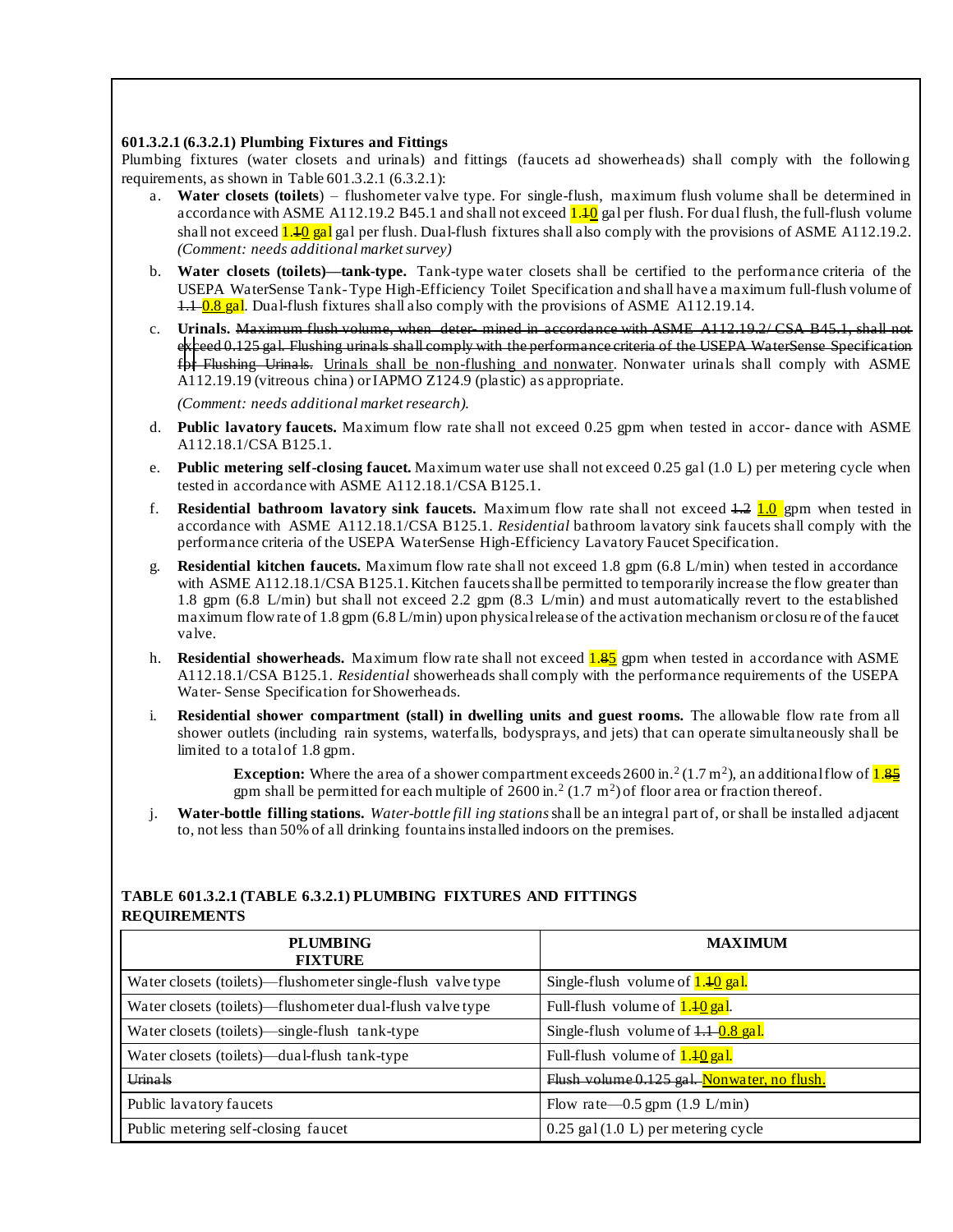|                                                                                    | Residential bathroom lavatory sink faucets | Flow rate—1.2 $1.0$ gpm.                            |  |  |
|------------------------------------------------------------------------------------|--------------------------------------------|-----------------------------------------------------|--|--|
|                                                                                    | <i>Residential</i> kitchen faucets         | Flow rate—1.8 gpm $(6.8 \text{ L/min})^{\text{a}}$  |  |  |
|                                                                                    | Residential showerheads                    | Flow rate— $1.8$ gpm.                               |  |  |
| Residential shower compartment (stall) in <i>dwelling units</i> and<br>guest rooms |                                            | Flow rate from all shower outlets total of 1.8 gpm. |  |  |

a. With provision for a temporary override to 2.2 gpm  $(8.3 \text{ L/min})$  as specified in Section 601.3.2(g)[6.3.2.1(g)].

## **60 1.3 .2.1 (6.3.2.2) Appliances.**

- a . *Clothes washers* and *dishwashers* installed within *dwelling units* shall comply with the ENERGY STAR® Program Requirements for Clothes Washers and ENERGY STAR Program Requirements for Dishwashers. Maximum water use shall be as follows:
	- 1 . *Clothes washers*—Maximum *water factor* (*WF*) of 5.43.2 gal/ft<sup>3</sup> of drum capacity (0.720.43 L/L of drum capacity) with load sensing capability.
	- 2 . Dishwashers—Standard-size dishwashers shall have a maximum *WF* of 3.5 gal/full operating cycle. Compact sizes shall have a maximum *WF* of 3.5 gal/full operating cycle (13.2 L/full operating cycle). Standard and compact size shall be defined by ENERGY STAR criteria.

[See also the energy efficiency requirements in Section 701.4.7.3 (7.4.7.3).]

b . Clothes washers installed in publicly accessible *spaces* (*Informative Note:* e.g., multifamily and hotel common areas), and coin- and card-operated clothes washers of any size used in laundromats, shall have a maximum *WF* of 4.02.2 gal/ft<sup>3</sup> of drum capacity normal cycle  $(0.53 \, 0.43 \, L/L)$  of drum capacity normal cycle). [See also the energy efficiency requirements in Sections 701.4.7.3 (7.4.7.3).]

*(Comment: Exemption for ADA)*

c . Commercial dishwashers in commercial foodservice facilities shall meet all ENERGY STAR requirements as listed in the ENERGY STAR Program Requirements for Commercial Dishwashers, Version 2.0.

#### **Supporting Information:**

**Purpose:** The purpose of the proposed amendment is to encourage water efficiency in new development and redevelopment in Denver by instituting best management practices for indoor, outdoor, and onsite reuse practices. By reducing per capita water consumption, Denver can build water system resilience in the face of population growth and climate change.

**Reasons:** The Colorado River Basin is in the midst of an unprecedented drought and these conditions will only be exacerbated in the future by climate change and popula tion growth. In the Front Range, water conservation is our most affordable and most reliable water supply option. Smart, integrated water and land use planning efforts today will help build water resource resiliency in Denver in the future.

Substantiation & Works Cited:

Many of the original fixture volumes in the DGC have been shown to be readily available a little to no cost increase. The original DGC should be moved to the DBC and updated with these more stringent standards.

All numbershould be verified with number of products available here: https://lookforwatersense.epa.gov/products/index.html

#### **Referenced Standards:**

**Note:** List any new referenced standards that are proposed to be referenced in the code.

**Impact:**